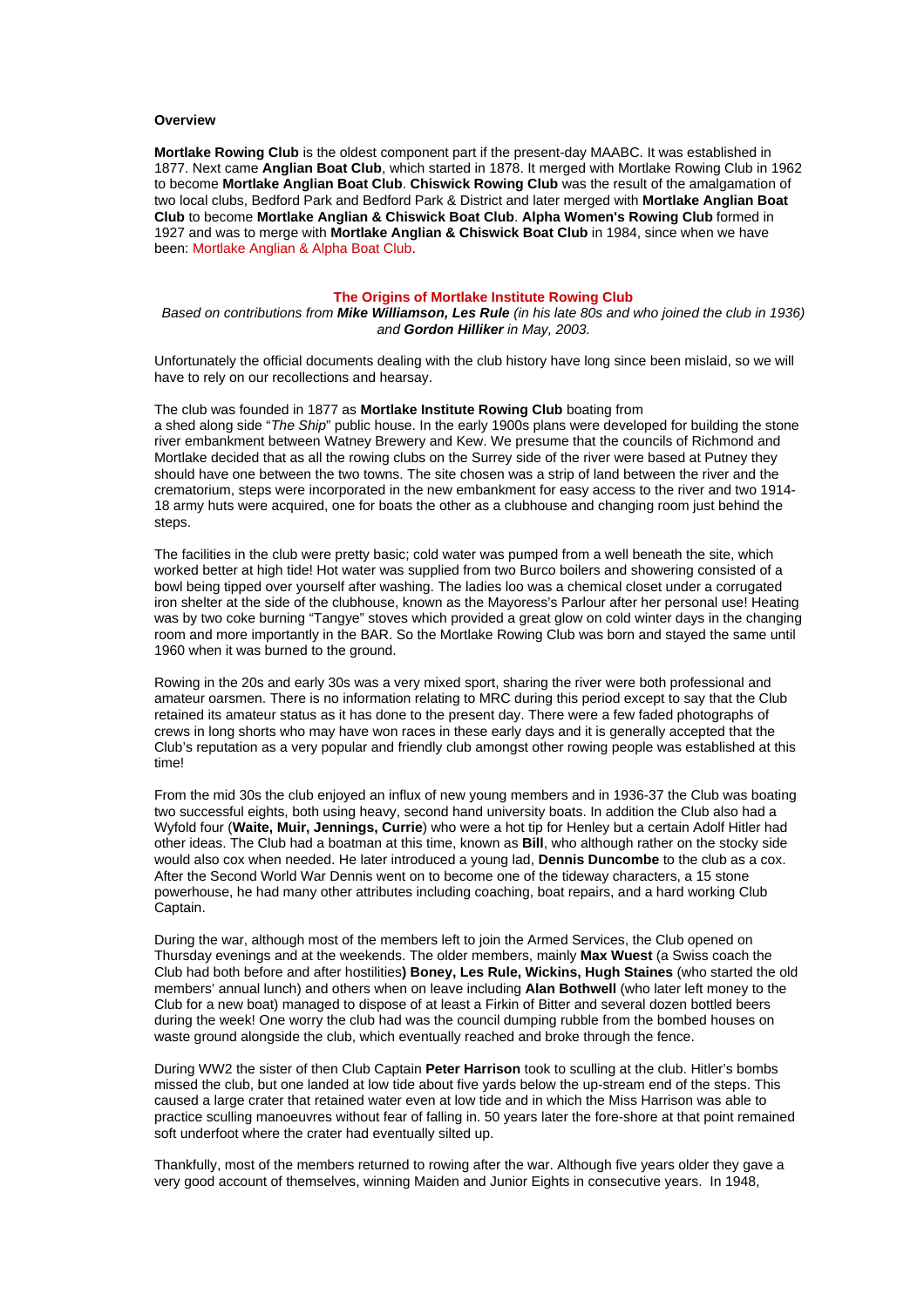Haberdashers School used the Club for their own rowing club, run by **Peter Keevil** and **John McNair**. This arrangement showed its value to MRC very quickly as a nursery for new members including **Mike Williamson.**

Also about this time the **Worcester Union Rowing Club for the Blind** were affiliated to MRC, they were a great asset to the club scene, and very much admired when on the water. It was always a good day when they entered as individual's and won a Pot at club regattas.

Annual social events that the Club took quite seriously were a rowing date with **Eton Excelsior R.C.**and a darts match with **Cygnet R.C**. for the famous "Toilet Seat" trophy.

The "fifties" proved to be the most successful period for the Club under the captaincy of **Roland Bond,** 1950-Junior Eights (S4) 1952-three wins at Junior Senior Eights (S3) and two victories at Junior Senior Fours (S3). In 1957, coached by **Marcus Alexander** (who was very involved in the merger with Anglian) three further wins were achieved at Junior Senior Fours (S3)and several close senior races (S2). The following year the Club made its first visit to Henley entering Wyfold Fours; unfortunately, like many other clubs before us, beaten at the first attempt.

The boathouse collapsed at one stage and was repaired using plywood sheets from advertising hoardings, which made the club very visible from planes landing at Heathrow!

In November 1960 the Clubhouse burned down - with the loss of two famous paintings of Henley Regatta c. 1900; other paintings; photographs; the finest collection of Beer mats on the Tideway; all the boats; and so many treasured memories. Luckily the insurance did pay for some new boats and its first coaching launch. This all happened just as the club was amalgamating with Anglian, and the few active members of both clubs, now homeless, spent their inaugural period as Mortlake Anglian rowing from Tommy Green's boathouse at Barnes, or joined other clubs until the new premises were completed.

# **The Origins of Anglian Boat Club**

*Based on contributions from Colin Cracknell in May, 2003.*

The **Anglian Boat Club** was founded in January 1878, the first general meeting being held in the Occidental Tavern in the Strand. The name of the club was selected from a shipping list and, after looking between Hammersmith and Kew, **Anglian** settled at Maynards Boathouse, at Strand-on-the-Green, close to what is now the UL boathouse. The first club race was held in May 1878, when three fours raced from Kew Railway Bridge to Barnes Bridge. By July, two eights were racing over the same course and from then on there were regular club races for all classes of boats.

From the following season **Anglian** entered the local regattas in fours eights and sculls, but had to wait until 1883 when their first win was recorded by **J.G.Evans**, in Junior Sculls, (equivalent of the present Senior 3), at *Barnes and Mortlake Regatta*. The following year saw the club's first win in eights at the *Metropolitan Regatta*, and thereafter **Anglian** were regular winners or finalists at junior events. In 1886, **W.H.Cumming** won senior sculls, (elite), at the Metropolitan Regatta, at that time considered the third sculling event after the *Wingfield Sculls* and the *Diamond Sculls* at *Henley*.

The early membership seems to have been drawn from civil servants and businessmen from the City of London. In the early 1880's there was an influx of Scandinavians, enough to boat an eight and challenge the "English" membership of the Club. By 1887 Anglian felt confident enough to send an eight to *Henley*, although they lost to *Thames* by two thirds of a length in the first heat. Rowing at seven in this eight was **W.Broughton** who later went on to win several Henley medals with Thames.

After the turn of the century the Club appears to have grown and was seen more often competing in eights at regattas. From 1908 a group, including **B.C.G.Fisher, Maurice Piggott** and the cox, **Geoffrey Carr**, were competing and winning at more senior events at the better regattas. This culminated in their *Thames Cup* victory at *Henley* in 1910, where they won the final by 3 feet. The Club continued to win class events, mainly in eights, until the outbreak of the First World War, where two of the 1910 eight and four other Club members lost their lives.

After the First World War many of the members returned, and eights were often sent to *Henley*, but they were never to repeat their successes of the pre-war years.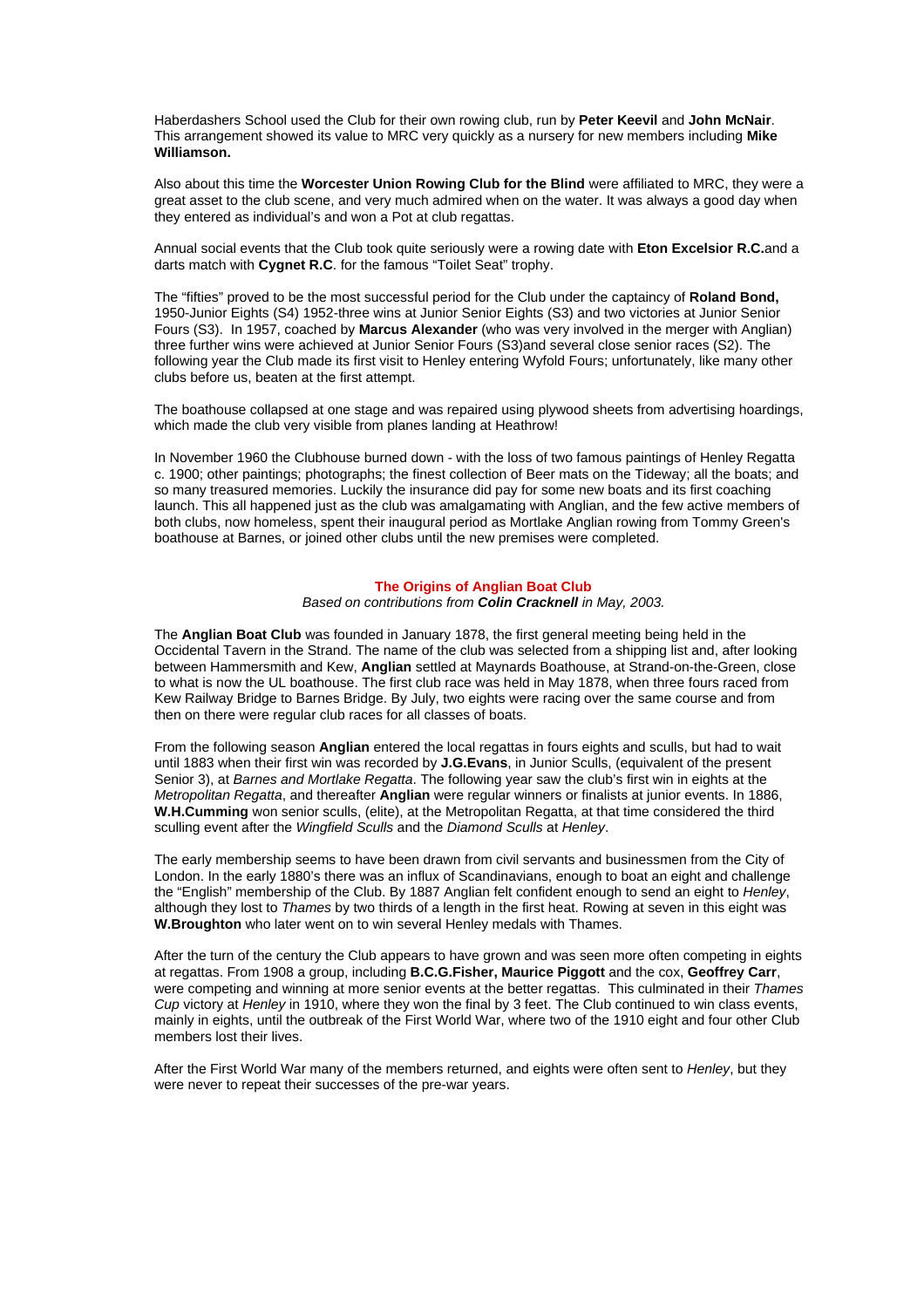#### **Events Leading Up To the Amalgamation of Anglian Boat Club and the Mortlake Rowing Club** *Based on contributions from Stan Roots in May, 2003.*

In the years between the ends of World Wars I and II **Anglian** failed to achieve any noteworthy success on the river. Its move in 1937 to Tom Green's Boathouse at Barnes Bridge, from its previous more prestigious home at Strand-on-the-Green, was symptomatic of its decline over the inter-war years.

Its reduced overheads certainly helped to maintain a modicum of viability up to the outbreak of the Second World War, when rowing throughout the country was confined to occasional outings when serving members managed to obtain leave. The ability of the Club to meet its quarterly rental payment was said to have rested upon the consumption of pins of bitter delivered to the Club by Fuller, Smith & Turner. The landlord himself contributed to the bar profits although non-serving members did their share.

The Club's lack-lustre performance on the river continued until 1956 when four more determined new members came on the scene (**Peter Heywood**, **Stan Roots**, **Ted Rotherham** and **Ken Bell, Coach: Karl Vernon**) and managed to win several coxed four races. They went on to win more senior types of races in 1957, culminating in an appearance at *Henley Royal Regatta* where, after winning their first heat, they lost fairly narrowly in the second. Not perhaps the most impressive performance by today's standard, but it showed that, at long last, the Club had recovered its ambition.

Encouraged by success, albeit not outstanding compared with the larger Tideway clubs, it proved not too difficult to attract more oarsmen who, in their turn, acquitted themselves well in the next few years. It was at this point that **Jerry Buckland**, (coach of the best VIII and a keen social member of **Mortlake Rowing Club**), suggested a merger of the two clubs. He argued that as **WRC** was about to be re-housed in a new bungalow type boathouse, built by Richmond Council, the time was ripe for the two clubs to come together. The situation was that **Mortlake Rowing Club** did not have the active membership to make full use of the new premises whereas **Anglian Boat Club** had a useful active membership but were forever facing problems arising out of their accommodation at Tommy Green's.

After several months of consultation a small working group drawn from both clubs recommended amalgamation. Accordingly an inaugural meeting was held in November 1962 in the Ibis clubhouse, (now occupied by **MAABC**), which agreed the appropriate resolutions including the adoption of a new set of rules embodying the name**, Mortlake Anglian Boat Club**. The merger proved to be wholly successful.

# **The Origins of Chiswick Rowing Club**

*Based on contributions from John Hart in May, 2003.*

**Chiswick RC** was the result of the amalgamation of two old local clubs, **Bedford Park** and **Barnes and District RC**. The colours were green and yellow with green blazers. The Club rowed from Tom Green's Boathouse, the Victorian clapboard clubhouse (no longer there), beside Barnes Bridge. Boats were on racks outdoors and subject to flooding. Most rowing members were lads from Staveley Secondary Modern, coached by **John Langfield,** rejects from rugby and football, who won UK internationals before leaving at age 16. They were Chiswick's 'dowry' when the Club merged with Mortlake Anglian which then had no racing crews and few young members. For several years Chiswick RC's former VIII rowers formed the core of **Mortlake Anglian & Chiswick**.

#### **Mortlake Anglian & Chiswick Boat Club**

*Based on contributions from David Henderson in March, 2003.*

In the Summer of 1973, there were only six competitive rowers at **MACBC**. **Tony Maffre** (the captain) and **Lou McVeigh** were sculling and pairing, with wins in both, and there was a novice four which included **Kevin McEvoy**. Although they had been staggering along unsuccessfully all season, they finally came good, reaching the final at *Ross* and winning the next week at *Hammersmith*. One of the members dropped out, and **David Henderson** joined the crew the following season.

Otherwise, there were the 'come-all-ye' outings on a Saturday afternoon, with the likes of **Stan Roots, Tub Bryant, Jim Jones** and **John Hart**, and a couple of younger people who were up to novice-racing standard if a crew could be found for them – namely, **Peter Hoile** and **Andy Napier**. A third contender turned up at winter training, and eventually a fourth – **Peter Harvey** – in the Spring. They surprised themselves – and the rest of us – by reaching their final first time out, and although they had to wait until mid-season for their win, at *Molesey*, it was always on the cards. A four, with **Kevin McEvoy** and **David**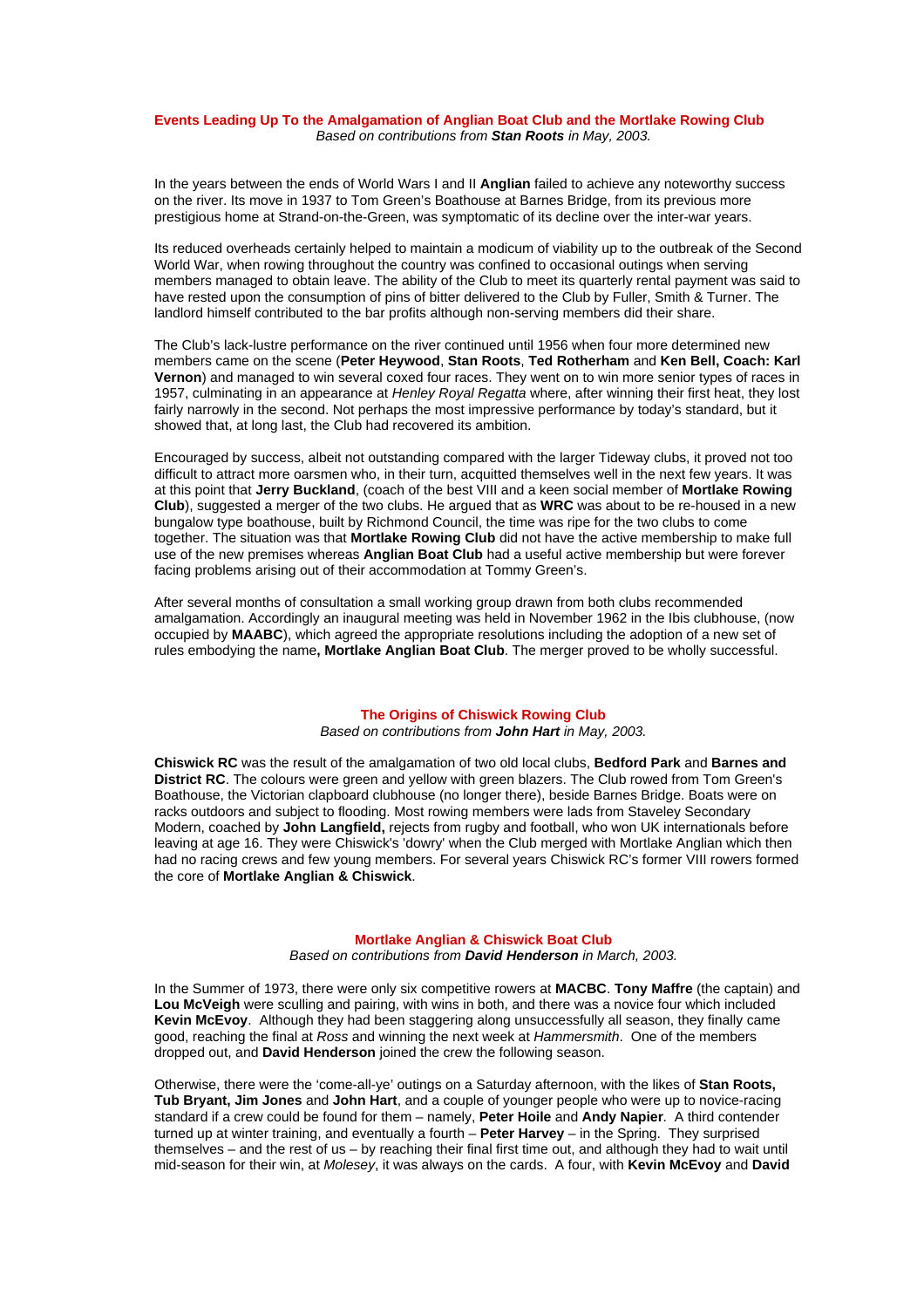**Henderson**, won Senior C at *Richmond* in 1974; although they also came very close on numerous other occasions, that was the club's only win that season.

1974 also saw the last appearance of the 'great' MACBC elite crew of **Maffre, McVeigh, John Toffi** and **Martin Brooks**, who re-formed to pot-hunt at Monmouth. Unfortunately they ran up against the Wallingford Schools crew that would win Britannia a month later…

1975 was a very quiet year – possibly the only win was **Jim Jones** in novice sculls. In 1976 a squad which included **Kevin McEvoy, Andy Napier, John Churcher** and the **Peters Hoile** and **Harvey** scored a couple. Late that year they poached a TTRC member – who arrived with **Bill Mason** in tow. Bill would take the winter training for a couple of years, and set water-work programmes, although he only very rarely actually coached.

**David Henderson** was captain at the time, and for 1977 – our centenary year – he set the optimistic target of 10 wins, which he wanted to include a win in eights, one at Senior B or better, and a head pennant. Also on the wish list was an appearance at Henley. **Bill Mason** took the Club seat-racing on the Grand Union Canal at Southall to select the eight, which included all the usual suspects, plus **Richard McEvoy**, still to score an early-season novice win, and **Colin Cracknell** back from overseas. A senior B eights win at *Molesey* took care of two of the items on the Captain's wish-list, and a one-race appearance in *Thames Cup* (31 entries – no qualifying!) accounted for one more. Two eights wins in one day at Hammersmith boosted the total to nine, and on the very last day of Henderson's captaincy, **Ian Roots** won the J14 pennant at one of the upriver sculling heads. Hence Captain Henderson's target for the year was achieved.

In 1978 **Henderson** wasn't enjoying his first-eight rowing, and dropped out of the squad as soon as a replacement showed up (and missed out on a heat win in *Thames Cup).* By 1979 he had more or less stopped rowing altogether, although did coach an excellent novice crew which won first time out – including **John De Villiers** and **Peter Lawson**. **Ian Roots** immediately grabbed John to row in a four which went on to win Cs, Bs and a senior A that season, and still more in 1980/1. **David Henderson** tells that by then he was in Belgium and his Mortlake rowing days were, sadly, just a pleasant memory.

But the memory was revived in 1997 when the 1977 Thames Cup Henley eight re-formed and performed a row-over during the Lunch Break of *Henley Royal Regatta*. All nine original participants returned from around the globe and even Laurence McVeigh and Bill Mason, coaches from 1977 were on duty, albeit with other crews. The crew were: Bow: **Peter Hoile, John Churcher, Richard McEvoy, Andy Napier, Colin Cracknell, Dave Henderson, Peter Harvey,** Stroke: **Kevin McEvoy** and **Cox Jacquilin Wade.**

# **ALPHA**

Alpha began in 1927 and from then until the fifties the Club produced champions and internationals with regularity. **Margaret Barff, Irene Forey** and **Jean Wilshee** were singles champions on more than one occasion. **Irene Forey, Pam Body, Pauline Rayner (nee Samson)** all represented Great Britain abroad. Access to Tommy Green's Boathouse deteriorated and even the building of the Hounslow Boathouse did not enable us to attract and hold the membership that an active club requires and the merger with **MACBC** followed in 1984.

# **Mortlake Anglian & Alpha Boat Club**

Some recent successes.

**Sue Appelboom**. Lwt 1x. Represented Great Britain at three World Rowing Championships (Vienna 1991, Tampere 1995, Strathclyde 1996); and represented England at the Commonwealth Rowing Regatta 1994 (Canada), silver medal. Winner of Women's Lightweight Single Scull at Henley Womens' Regatta for ten consecutive years, 1990-1999. National Champion, in both lightweight and open single scull, 1991 and 1994. Coached by **Tony James**.

**Sue Appelboom** & **Liz Marsh**. Winners of Lightweight Double Sculls at Henley Womens' Regatta, 2000. Coached by **Tony James**.

**James DiLuzio** with Matthew Wells (of QEHSBC, Hexham) and representing Great Britain, won double sculls at the FISA World Junior Rowing Championships, Hazewinkel 1997. Coached by **Darren Whiter.**